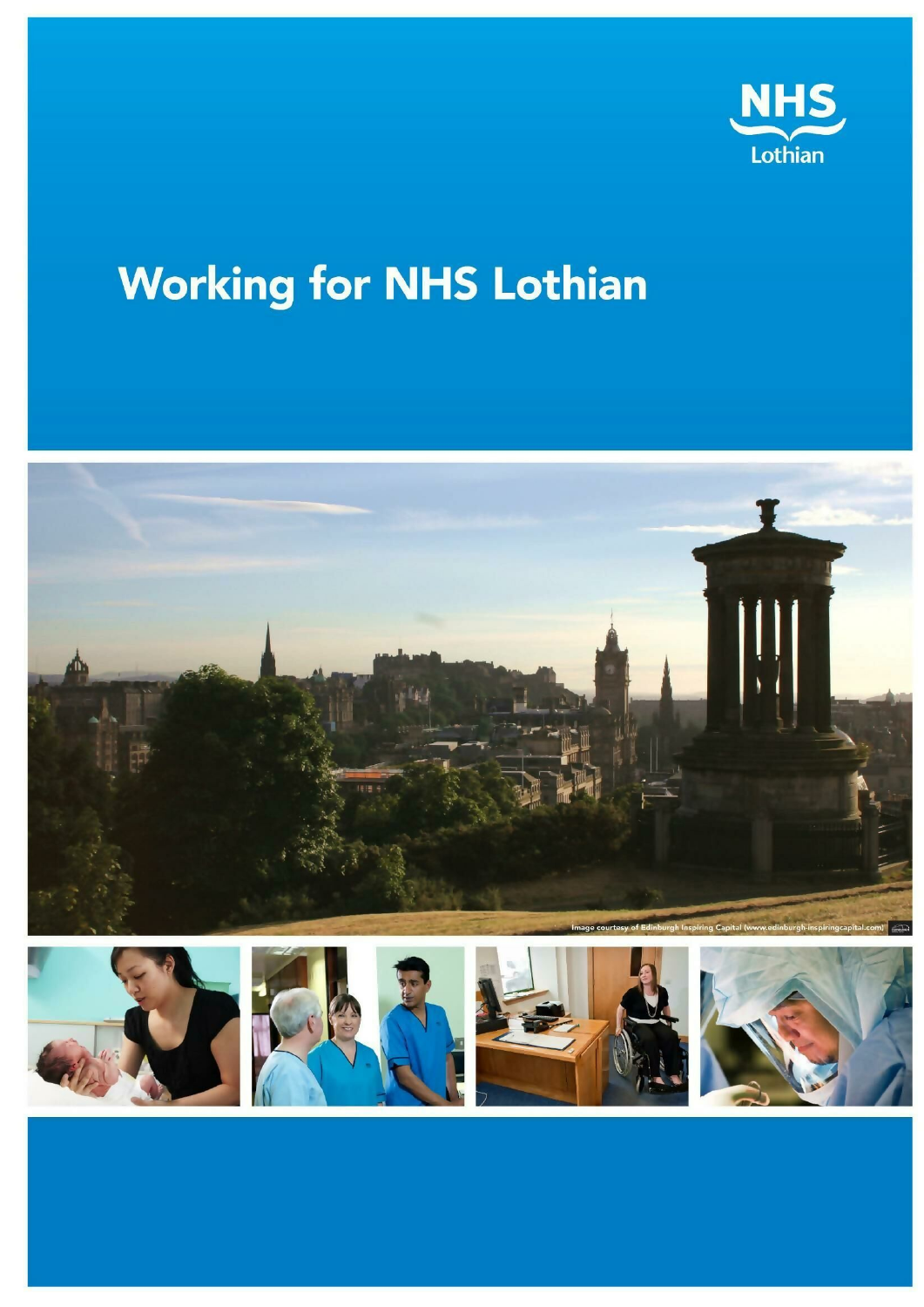## **Contents**

| <b>Section</b>    |                                                       |
|-------------------|-------------------------------------------------------|
| <b>Section 1:</b> | <b>NHS Lothian Values</b>                             |
| <b>Section 2:</b> | <b>General Information for Candidates</b>             |
| <b>Section 3:</b> | <b>Working in Edinburgh and the Lothians</b>          |
| <b>Section 4:</b> | <b>Workplace Equality Monitoring</b>                  |
| <b>Section 5:</b> | <b>Equal Opportunities Policy Statement</b>           |
| <b>Section 6:</b> | <b>Code of Conduct for Healthcare Support Workers</b> |









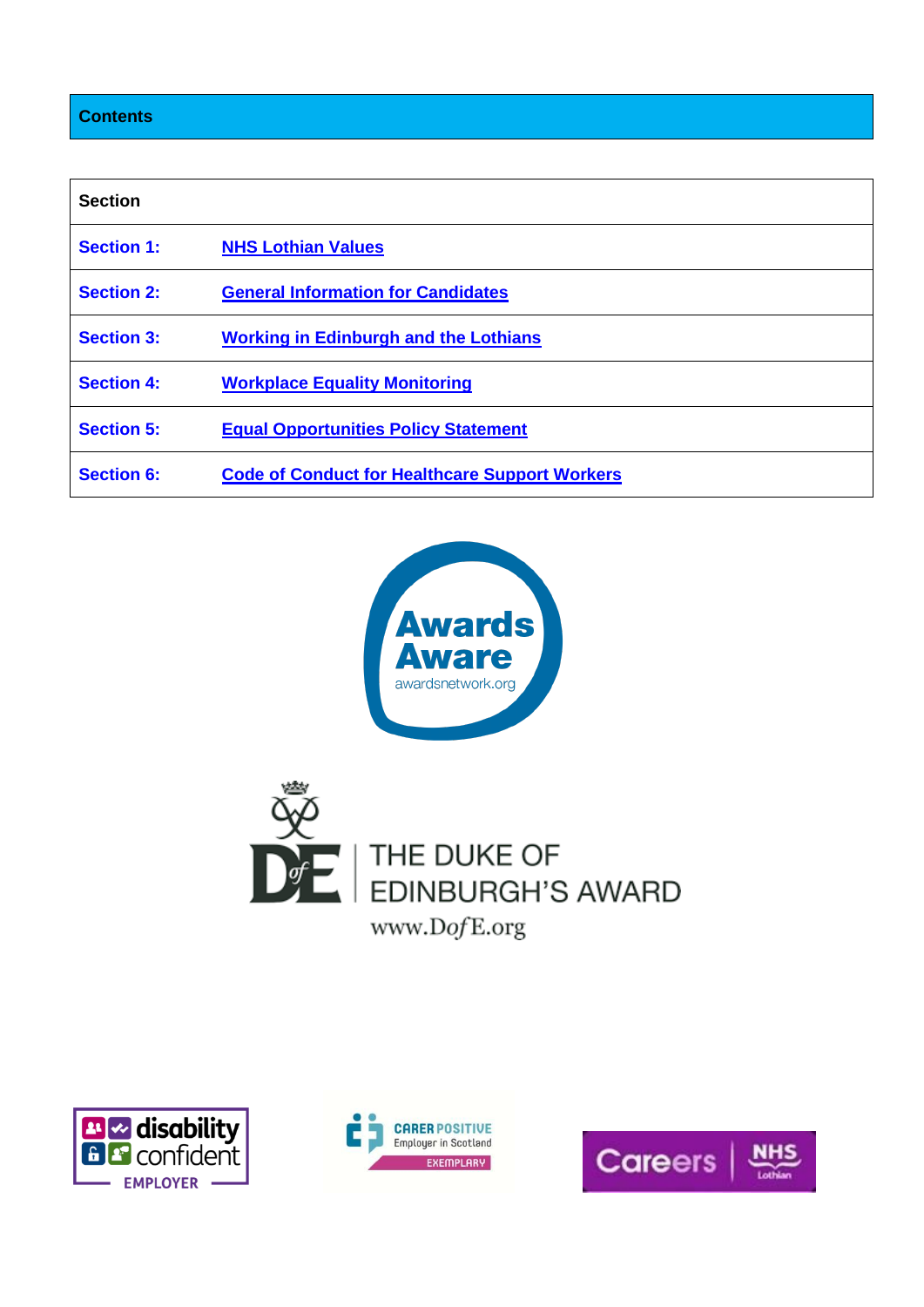

<span id="page-2-0"></span>NHS Lothian is determined to improve the way their staff works so they have developed a set of common values and ways of working which they now need to turn into everyday reality - to the benefit of everyone working in the organisation and, most importantly, to the benefit of their patients.

Our Values are:

## **Quality**

We continually look for ways to make what we do even better

## **Dignity and Respect**

People are communicated with in a way that they understand and staff check that the individual has understood the information given

### **Care and Compassion**

We take time to ensure each person feels listened to, secure, understood and is treated compassionately

## **Openness, Honesty and Responsibility**

We continually listen & learn from staff, people receiving care, carers and family

#### **Teamwork**

We understand and value each other role and contribution

Throughout the recruitment process candidates will need to demonstrate they meet all of Our Values. More information on Our Values can be found by clicking on the link at the bottom of our Careers website front page: https://careers.nhslothian.scot.nhs.uk/Pages/default.aspx





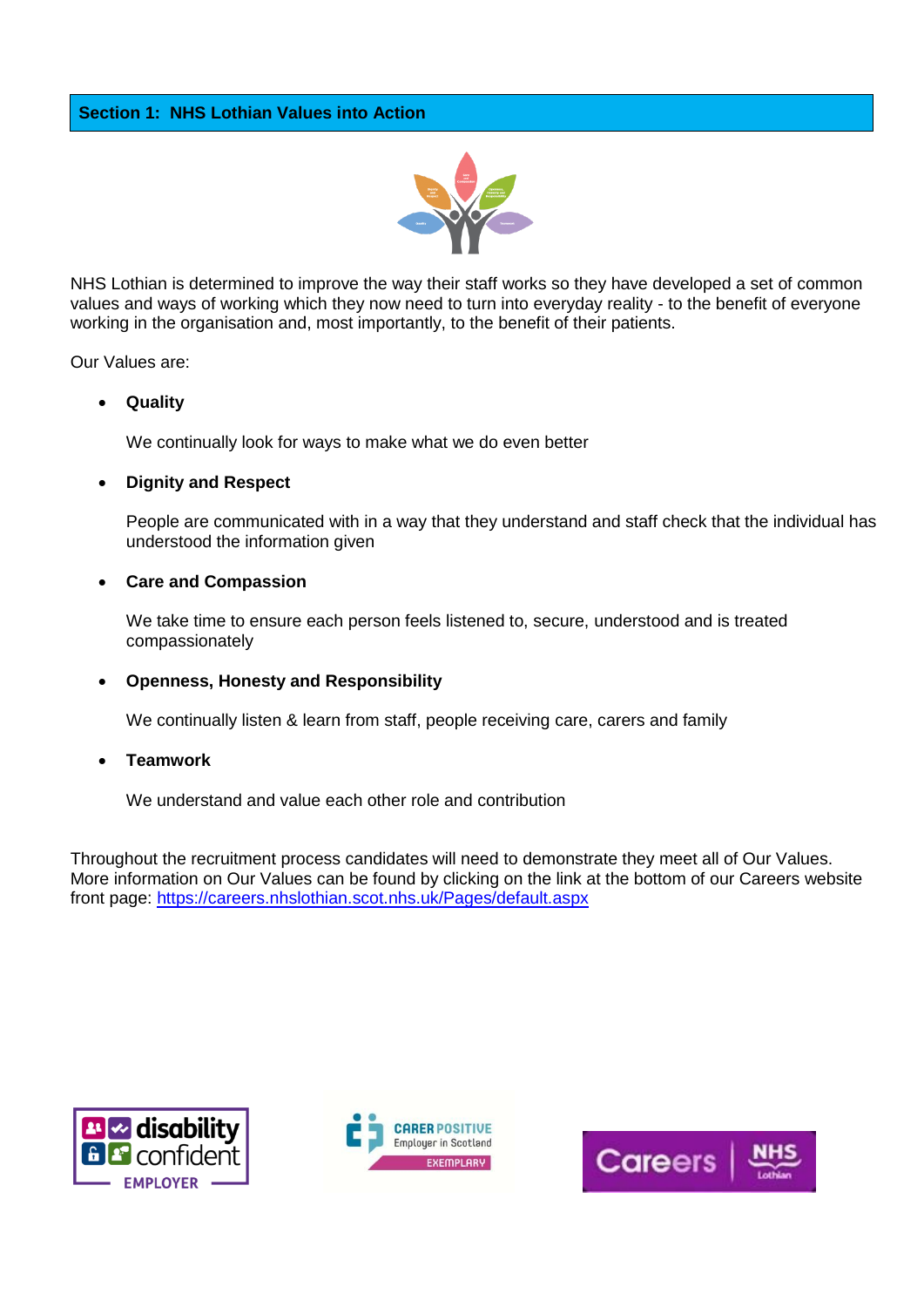## <span id="page-3-0"></span>**Section 2: General Information for Candidates**

### **Data Protection Act**

During the course of our activities we will collect, store and process personal information about our prospective, current and former staff. The law determines how organisations can use personal information. For further information on the type of data that is handled, what the purpose is of processing the data and where and why we share data, please see the NHS Lothian Staff Privacy Notice, found at:

https://www.nhslothian.scot.nhs.uk/YourRights/DataProtection/Pages/StaffPrivacyNotice.aspx.

For the purposes of this privacy notice, 'staff' includes applicants, employees, workers (including agency, casual and contracted staff), volunteers, trainees and those carrying out work experience.

### **Counter Fraud**

NHS Lothian is under a duty to protect the public funds it administers, and to this end will use the information you have provided on your application form for the prevention and detection of fraud. It will also share this information with other bodies responsible for auditing or administering public funds for these purposes. More detail on this responsibility is on NHS Lothian's intranet (Counter-Fraud and Theft page) and further information is available on the Audit Scotland website: https://www.auditscotland.gov.uk/

#### **References**

All jobs are only offered following receipt of two satisfactory written references. At least one reference must be from your current/most recent employer or your course tutor if you are currently a student. If you have not been employed or have been out of employment for a considerable period of time, you may give the name of someone who knows you well enough to confirm information given and to comment on your ability to do the job.

#### **Changes to Disclosure and Rehabilitation Regime**

In September 2015 the Scottish Government made changes about what conviction information needs to be disclosed. The rules are complicated, so it is important you read the guidance below as part of making your application.

NHS Scotland is exempt from the 1974 Rehabilitation of Offenders Act (Exclusions & Exceptions) (Scotland) Order 2003. As part of any offer of employment candidates will be subject to one of the following:

- For posts in regulated work Protection of Vulnerable Groups Scheme membership
- For all other posts which are subject to a criminal conviction record check A Police Act check
- For posts not subject to a criminal conviction record check A self-declaration

For further information please visit our careers site:

https://careers.nhslothian.scot.nhs.uk/HelpAndAdvice/Recruitmentofpeoplewithconvictions/FAQsdisclos urescotlandandselfassessmentform/Pages/default.aspx





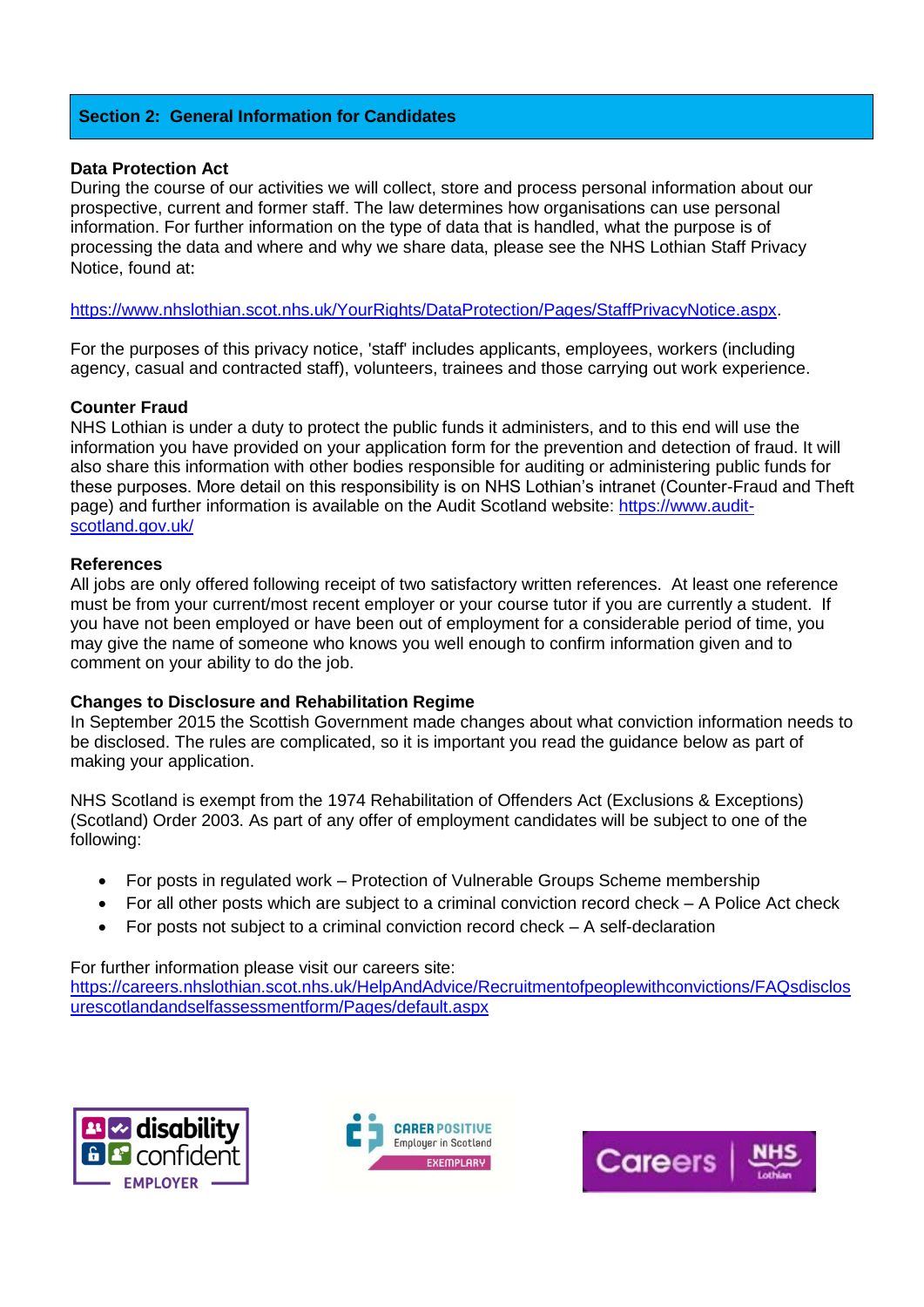## **Disclosure Scotland**

Where a Police Act Disclosure or Protection of Vulnerable Groups Check is deemed necessary for a post, the successful candidate will be required to undergo an appropriate check. Further details on the Recruitment of Ex-Offenders are available on our careers webpage: http://careers.nhslothian.scot.nhs.uk/HelpAndAdvice/Recruitmentofpeoplewithconvictions/Pages/default. aspx

## **Work Visa**

If you require a Work Visa, please seek further guidance on current immigration rules which can be found on the Home Office website: https://www.gov.uk/government/organisations/uk-visas-andimmigration or visit our Careers website:

https://careers.nhslothian.scot.nhs.uk/pathwaysintoemployment/OverseasWorkers/Pages/default.aspx

## **Overseas Registration and Qualifications**

NHS Lothian will check you have the necessary professional registration, where appropriate. If you require a qualification for this role but are not regulated by a professional body (e.g. NMC, GMC, HCPC etc), you will need to provide an official translation, notarised by a solicitor, of your overseas qualifications to be checked by the recruiting manager. Please ensure that this is available before applying for this post.

### **Job Interview Guarantee Scheme**

As a Disability Symbol user we recognise the contribution that all individuals can make to the organisation regardless of their abilities. As part of our ongoing commitment to extending employment opportunities, all applicants who are disabled and who meet the minimum criteria expressed in the job description will be guaranteed an interview.

### **Terms and Conditions**

For an overview of our Agenda for Change terms and conditions please click on this link: https://www.msg.scot.nhs.uk/pay/agenda-for-change

## **Travel Expenses**

Travel expenses are not normally reimbursed for interviews, if you are selected for interview and wish to enquire about the possibility of being reimbursed then the request should be directed to the recruiting manager or interview panel chair.

#### **Application Form Completion**

The purpose of an application form is to help you evidence you have all the requirements applicable to carry out the job applied for.

It is essential to read both the job description and person specification to gain a full understanding of what the job entails and the minimum criteria required.

Please note for equal opportunity purposes NHS Lothian do not accept CV's as a form of application.

For general help and advice on how to complete an application form please visit our careers website:

https://careers.nhslothian.scot.nhs.uk/HelpAndAdvice/ApplyingForPosts/Pages/default.aspx





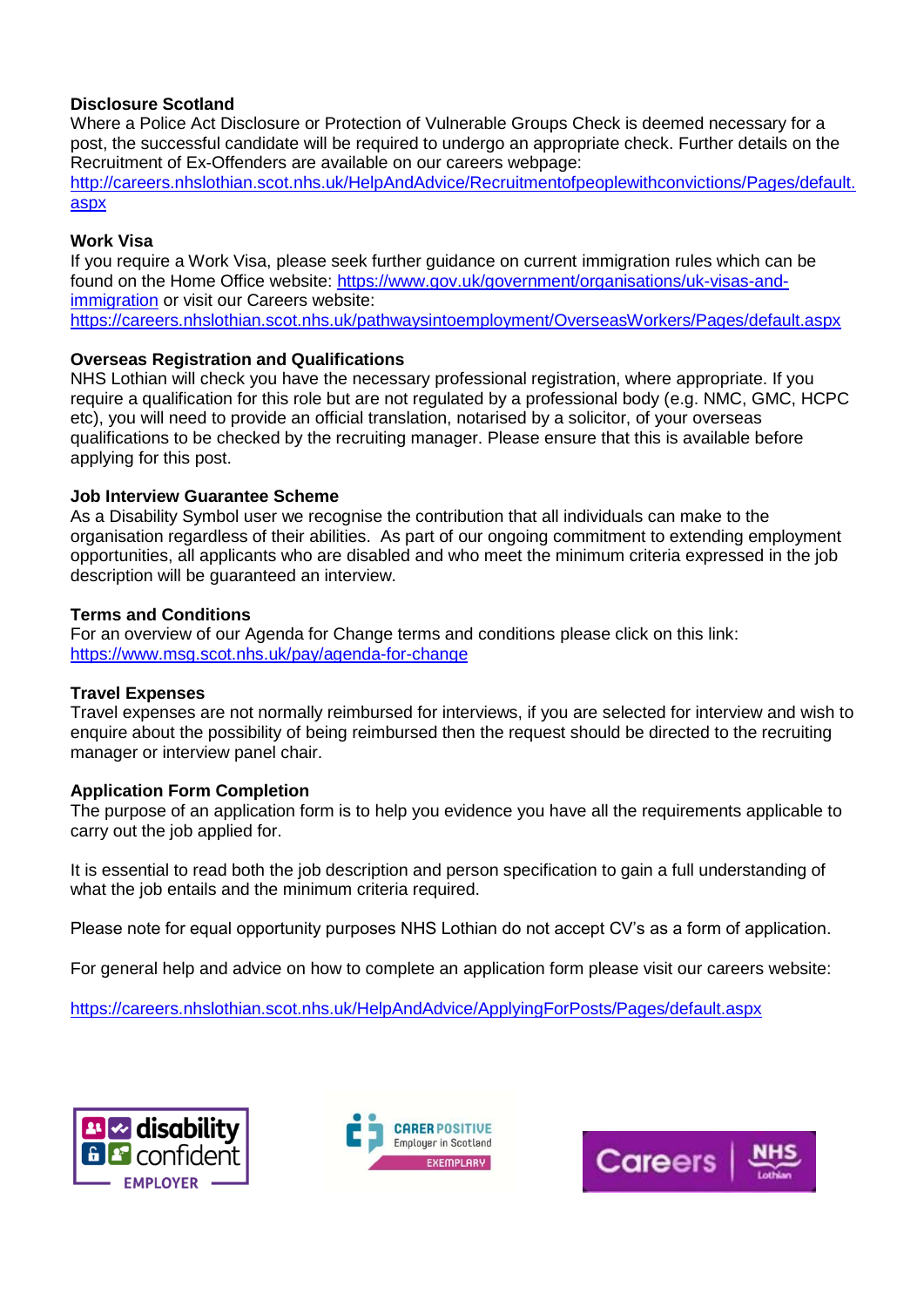## <span id="page-5-0"></span>**Salary Placement**

Unless you are bringing extensive relevant experience to the role, or were previously an employee of the NHS, you will be appointed to the minimum of the salary scale.

## **NHS Staff Benefits**

As a staff member in NHS Lothian, you will have access to a wide variety of offers and discounts from local and national businesses. For more information and to view these discounts, visit

https://www.nhsstaffbenefits.co.uk/

New offers are added on a weekly basis.

### **ePayslips**

All NHS Lothian employees (with the exception of facilities and estates staff band  $1 - 4$ ) receive their payslip electronically. The payslip can be downloaded from the e-payroll system.

## **Section 3: Working in Edinburgh and the Lothians**

NHS Lothian offers excellent career prospects and a wide range of job opportunities for potential employees. It employs approximately 24,000 staff and offers training and development opportunities as well as excellent staff benefits.

The information provided below aims to help support and guide both prospective applicants and new employees unfamiliar with Edinburgh and the Lothians.

#### **Edinburgh and the Lothians**

Edinburgh and the Lothians are on the eastern side of Scotland's central belt in the heart of the country. Four main areas make up Edinburgh and the Lothians – Edinburgh, East, Mid and West Lothian. NHS Lothian serves a population of approximately 850,000 people living in and around Edinburgh, Scotland's historic capital city. The geographical area known as Lothian region covers 700 square miles, comprising the City of Edinburgh, Midlothian, East Lothian and West Lothian.

It is a region of exceptional beauty and contrast, from the splendour of Edinburgh to the beauty and variety of the hills, countryside and coastline. The nearest major town outside of Edinburgh is Livingston, a thriving location in the heart of West Lothian. As well as many sites of historic interest, the region boasts a host of recreational activities for all ages.

For further information on relocating to Edinburgh please visit our careers website:

https://careers.nhslothian.scot.nhs.uk/AboutNHSLothian/Location/RelocatingToLothian/Pages/default.as px